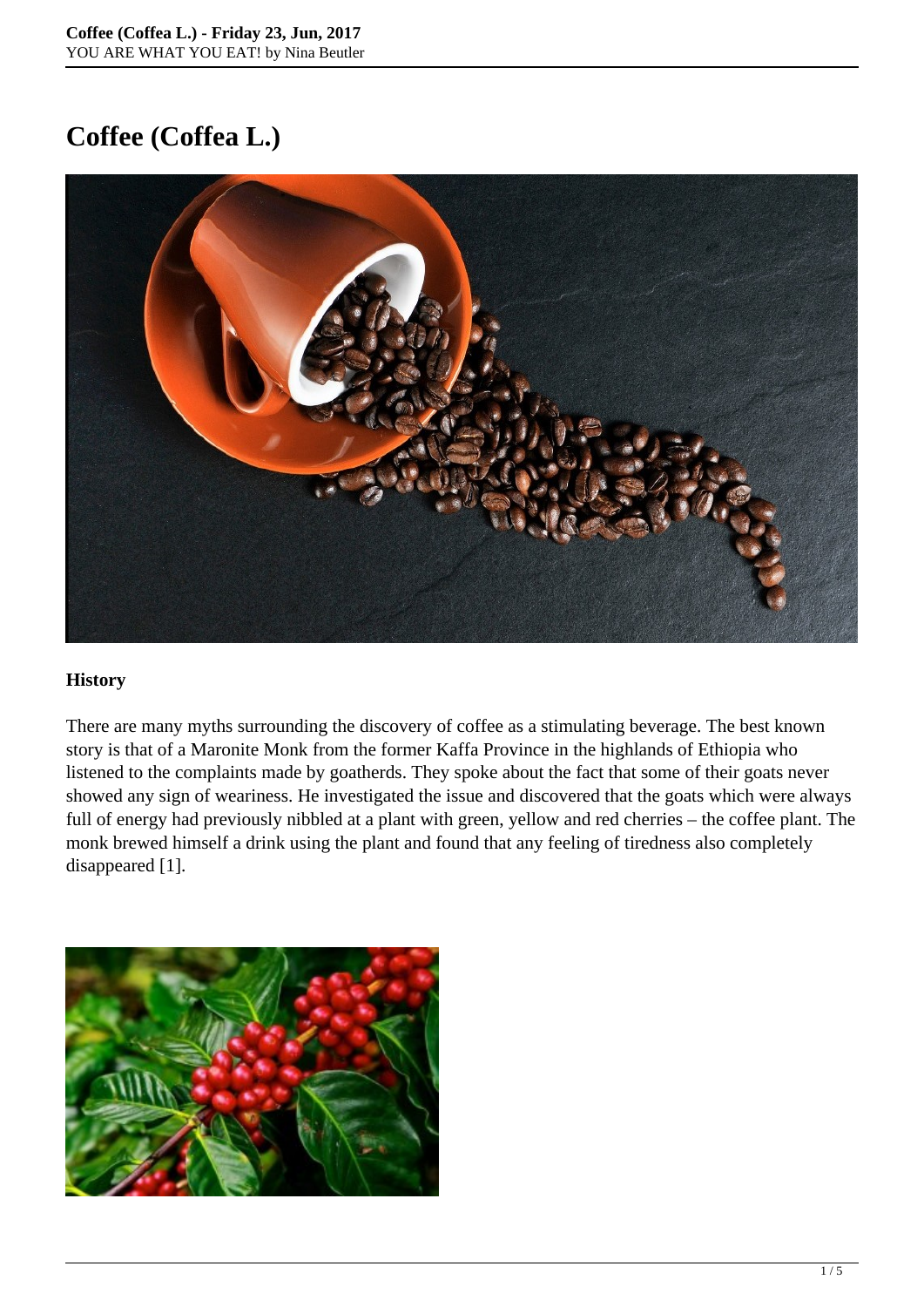Coffee has meanwhile become so embedded in our culture that it is hard to imagine life without it. The original Old Arabic word "qahwa" expresses the concept of vitality or strength, and was also used as the word for wine. This gives some indication of the great relevance this small bean has always had (a further explanation is that the bean-based drink took on the name of wine because the latter is forbidden in the Islamic faith) [2]. Actually the term "bean" is incorrect from a botanical perspective – the drink is really made from the roasted seeds of the coffee plant. The genus of Coffea consists of some 70 types, although the best known and most common globally are Coffea arabica and Coffea canephora var. robusta [3]. The coffee plant is thought to originally come the country we know as Ethiopia today, from where it then spread around the world. These days, the main cultivation areas are in Brazil, Vietnam and Columbia [4].

# **Health and nutrition**

For many years coffee held the reputation of being unhealthy, of making people nervous and unsettled and even having a negative impact on longevity. The latter has meanwhile been disproved. In investigations researchers neglected to take into account the general lifestyle habits of the study participants – as many coffee drinkers were also smokers this led to distorted findings. If this factor is taken into account, consumption of coffee is actually correlated with lower overall mortality. The increased nervousness which some people experience after drinking coffee stems from a property of caffeine, which docks onto the adenosine receptors in our bodies. Consequently, it suppresses the messenger substance adenosine which usually triggers tiredness. Caffeine also increases the heart rate and concentration levels, and also expands bronchial tubes [5].

Another preconception is that coffee removes water from the body.



This is because of the diuretic effect of constituents

such as caffeine, and methylxanthines such as theophylline and theobromine. It has transpired that a quantity of c. 250-300mg of caffeine (equivalent to roughly 2 to 3 cups of coffee) consumed in one go leads to an increased urge to urinate. With regular consumption, however, the body develops a tolerance against this diuretic effect [5]. Up to four cups of coffee per day can be tolerated by our bodies according to the Deutsche Gesellschaft für Ernährung (German Nutrition Society). Exceptions to this, of course, apply to persons with impaired health and pregnant women [6].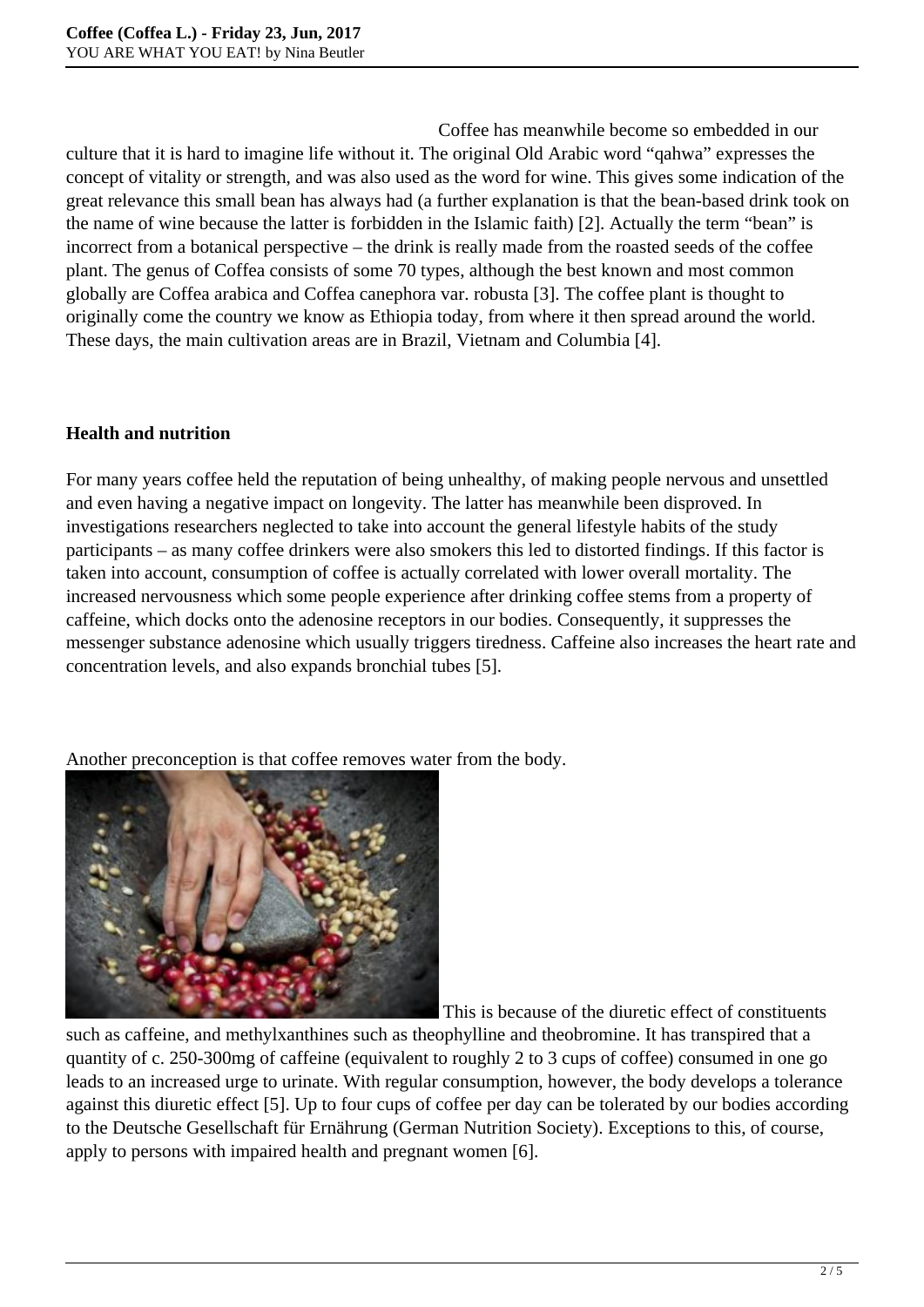There is a divergence of opinion concerning the impact of coffee consumption on the human organism. Whilst a number of studies demonstrate, for example, the positive effect of a high consumption of caffeine in the case of headaches or (chronic) migraines, other studies reveal a possible connection to an increased risk of chronic headaches [7].

Another investigation from the start of this year, however, showed that small quantities of caffeine can have an anti-depressant effect as well as bring about an improvement in the mental capabilities of patients with depression [8].

The polyphenols (also secondary plant substances) in coffee are also believed to stimulate the autophagy of our cells. This is a type of recycling programme carried out by our bodies in which defective components of cells are removed and re-used [9]. This process is connected, for example, to a protective effect against diseases such as certain types of cancers, infections, metabolic functions such as diabetes, neuro-degenerative and chronic inflammatory disorders [10]. Unfortunately, there is bad news for anyone who only enjoys their coffee with a dash of milk: animal-proteins are suspected of hindering the autophagic processes. In the case of plant-based milk, such as almond milk, in contrast, this type of a hindering effect could not be observed [9].



The potential cancer-preventing properties of coffee have

been the subject of research for many years. Accordingly, the large-scale, long-term European study "EPIC 2014" ascertained up to a 72% reduced risk of developing hepatocellular carcinoma (liver cancer) in test persons with an increased consumption of coffee. [11] [12]. In a further study published recently, the potential protective effect of coffee consumption in relation to the risk of developing basel cell cancer was also proven [13].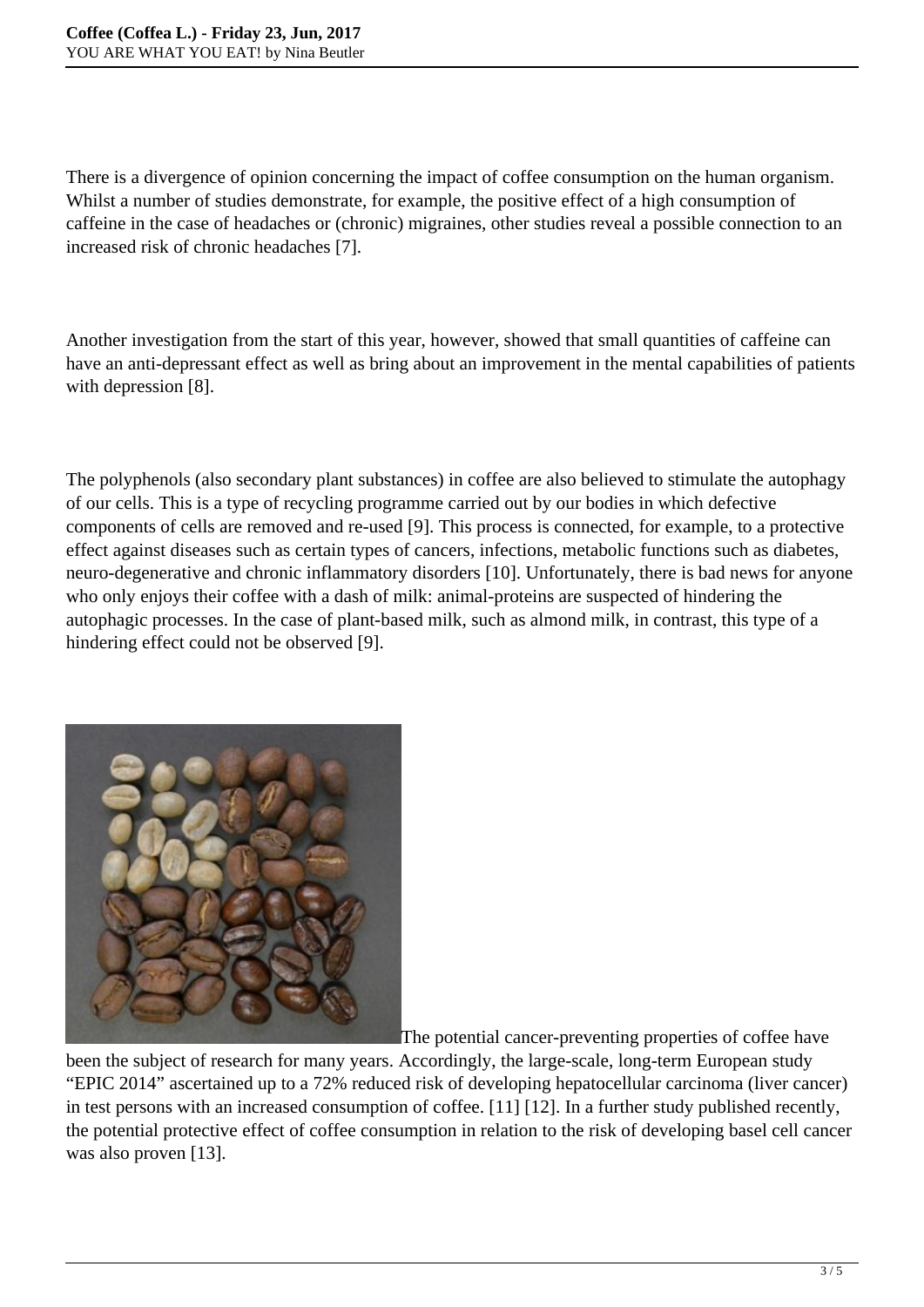On the other hand, there are warning voices which refer to the constituents acrylamide and furan. These substances develop during the roasting of coffee beans and, in animal tests, have been classified as carcinogenic and genetically harmful [14]. However, in 2016 the International Agency for Research on Cancer (IARC), in collaboration with the World Health Organisation (WHO), gave the "all-clear" on this issue after reviewing over 1000 studies on this topic: there is no conclusive evidence for a carcinogenic effect of drinking coffee. Consuming coffee actually seems to protect against some types of tumours. The WHO did add one qualification to this, however, which is that drinking very hot beverages probably causes cancer of the oesophagus in humans [15].

## **Conclusion:**



Coffee has health-promoting properties but seems to be

a bit of a double-edged sword. Depending on the constitution of the coffee drinker, it can lead to alertness and concentration or to nervous outbreaks of perspiration. Despite the potential protective effect in terms of a few tumour types, someone who not developed a taste for the drink should not be encouraged to start drinking it. All those who appreciate a good coffee, however, will perhaps enjoy it even more so after reading this article. Nevertheless, it remains to be said that the conditions under which coffee is produced play an important role. An excellent coffee certainly tastes even better if produced under socially sustainable conditions.

#### **Sources:**

[1] Deutscher Kaffeeverband e.V., "Die Entdeckung der Kaffeepflanze," [http://www.kaffeeverband.de/kaffeewissen/kaffeekultur/geschichte/entdeckung-der-kaffeepflanze.](http://www.kaffeeverband.de/kaffeewissen/kaffeekultur/geschichte/entdeckung-der-kaffeepflanze)

[2] N. Osman, Kleines Lexikon deutscher Wörter arabischer Herkunft, Bd. 456, C.H.Beck, 2010.